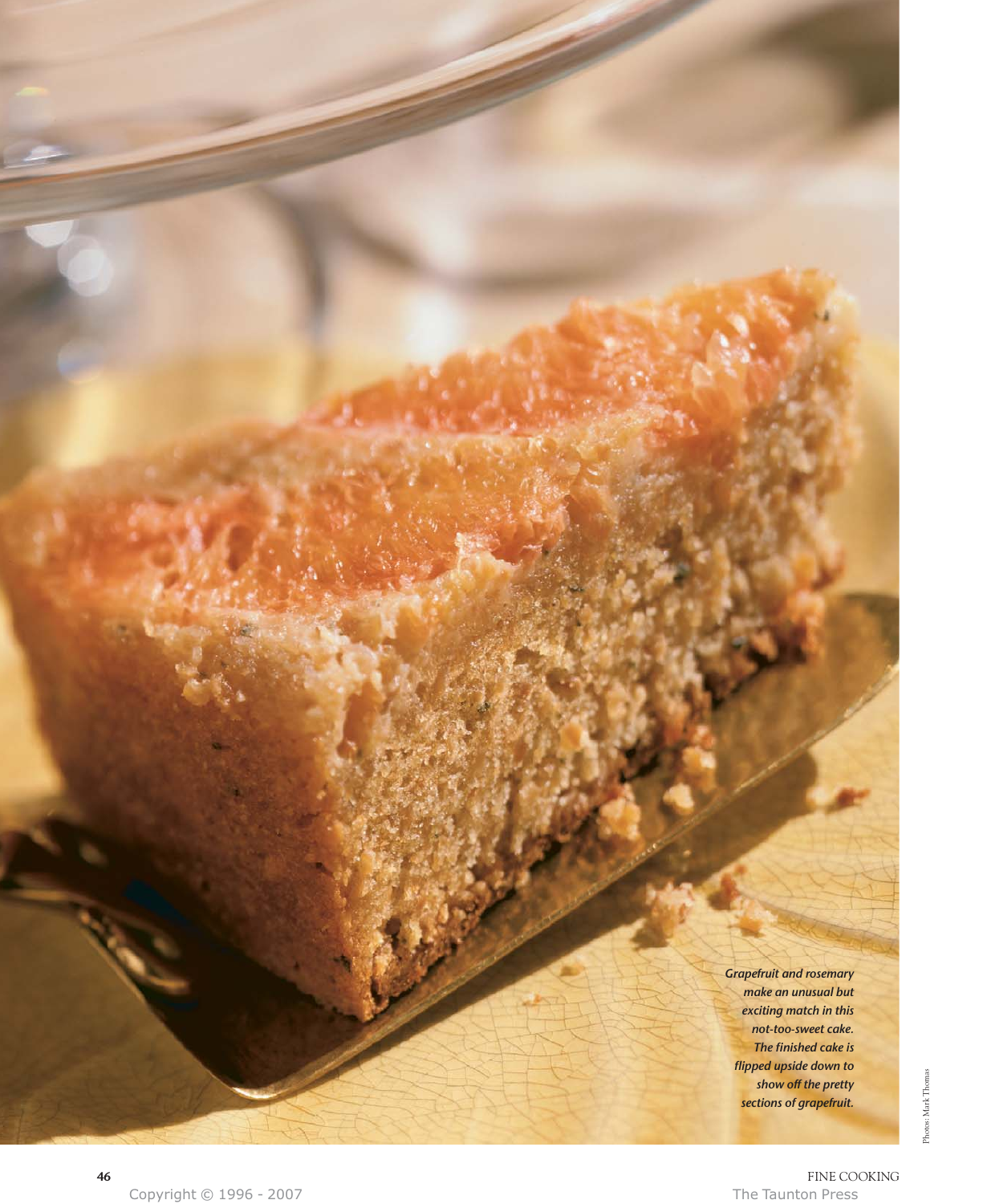# Citrus Fruits Brighten Dessert

Oranges, grapefruits, lemons, and limes in season and at their best now—wake up winter dishes

### **BY ANDREW MACLAUCHLAN**

itrus fruits evoke sun-kissed climates, which may be why I especially enjoy them during **C**<br>trus fruits evoke sun-kissed climates, which<br>may be why I especially enjoy them during<br>the gray days of winter. Baking with citrus fruits oranges, grapefruits, lemons, limes, and tangerines are the most common—offers a great change of pace this time of year when I've had my fill of apple and pear desserts. I also find the tart, acidic nature of citrus refreshing at the end of a meal, especially a heavy winter dinner.

Because of their acidity, citrus fruits work great in baking; their tart flavors overcome the sometimes eggy nature of cakes, custards, and soufflés. The challenge when cooking with citrus fruits is finding a proper balance between sweet and tart, which is why the right amount of sugar in recipes is very important.

I'm always experimenting with wonderful ways to enjoy citrus fruits, including pairing them with herbs and spices to create complex yet pleasing taste sensations (see sidebar on p. 50). For example, lemon tart, one of my favorite desserts, pairs well with dried cherries enlivened with brandy, black pepper, and basil. A grapefruit cake scented with rosemary may seem a little unusual, but when you smell the heady aroma of the cake baking, you'll want a piece immediately. (See recipes on pp. 48–50.) But before you bake with citrus, you must choose the best fruit.

## **HOW TO TELL IF AN ORANGE IS A LEMON: SEASONALITY AND SELECTION**

During the winter, citrus fruits are at their sweetest, juiciest, and most flavorful. These fruits are ideal for

#### **CUTTING CITRUS SECTIONS**

*For pretty and neat citrus sections, use a sharp knife to peel the fruit (left). Then cut along the dividing membranes of the sections towards the center of the fruit, removing the whole, peeled sections as you go (middle). Get every last bit of juice by squeezing the membranes (below).* 



Copyright © 1996 - 2007 The Taunton Press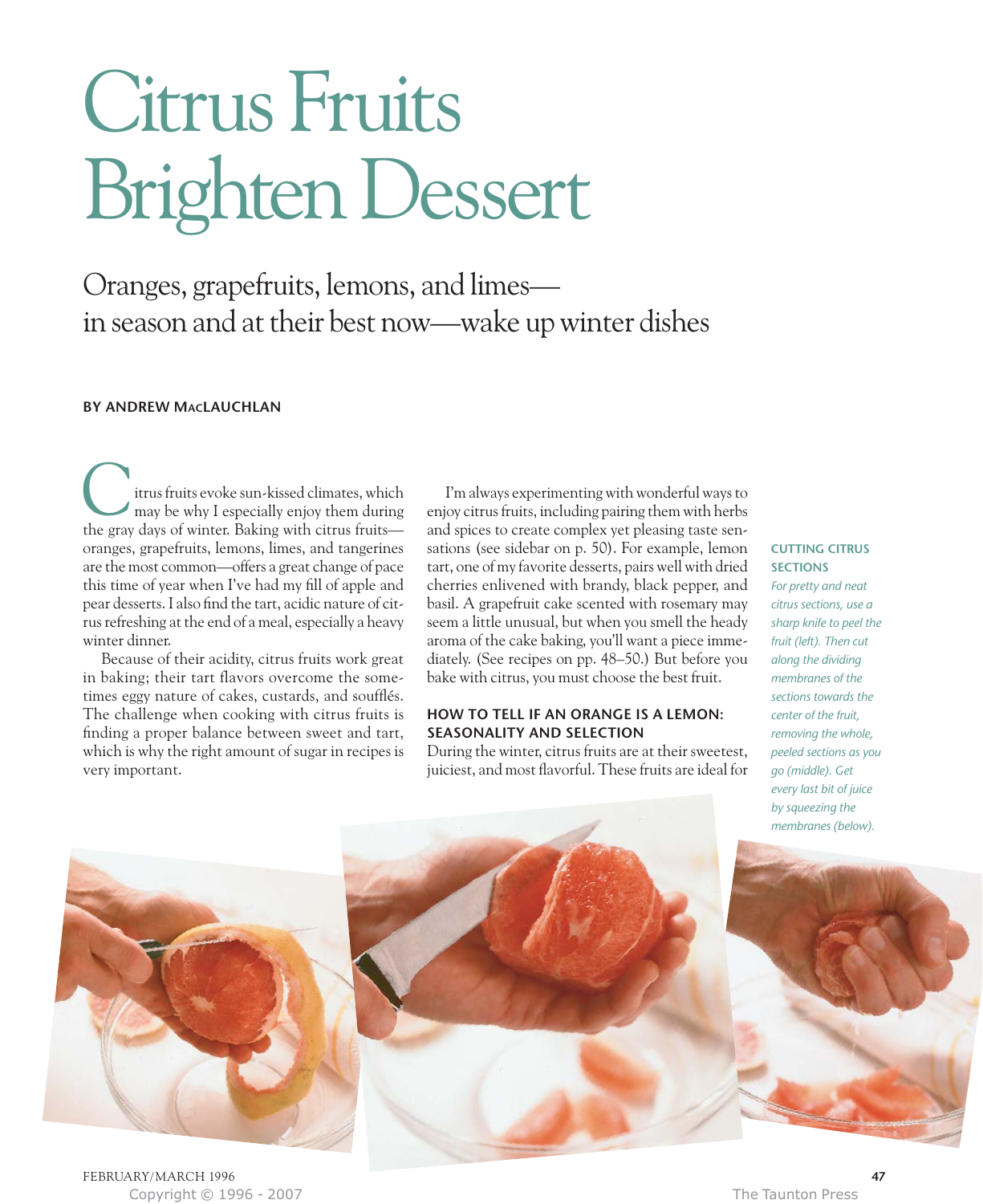winter desserts when other common dessert fruits, such as berries, peaches, and plums, aren't available.

**For the juiciest fruits, choose those that are heaviest for their size.** Weight indicates content, so heft and good body are signs that the fruit is full of juice. Lighter, less firm fruits are likely to be dry.

**Seasonality also affects flavor.** Oranges may blossom and mature year-round, but they peak from November to May, and the brightly colored blood orange is available only from December to April. The peak season for grapefruit is slightly longer than

The tart flavors of

citrus overcome

the sometimes

eggy nature of

cakes, custards,

and soufflés.

oranges, from late fall to late spring. Lemons grow yearround with little variation in fragrance and taste, but limes are best during winter and late spring. Different varieties of tangerines appear from November to April.

**Color is a less dependable criterion for selecting citrus.** Contrary to their name, oranges may be green or yellow when fully ripe, sweet, and juicy. Ripe grapefruit may be greenish yellow, while pink

grapefruit may have a pinkish or ruby-red tinge.

Color can be a little more telling for lemons and limes. Greenish lemons tend to be more acidic and sour; yellow ones are slightly sweeter. Less mature limes are green, and fully mature ones are yellow. Tangerines and kumquats turn deep orange when ripe.

#### **USING THE PARTS OF THE WHOLE**

One of the nice things about citrus fruits is that nearly every part of the fruit—the rind, the flesh, and the juice—can be used to add flavor to desserts.

**Zest adds a bright burst of citrus flavor** to freshcut fruit, compotes, cakes, and custards. For zest, use only the colored part of the rind, not the white pith. Make fresh zest by grating the rind on a fine grater or by peeling it into strips. For a sweeter alternative,



candy the zest (see photos below). I like to add candied zest to sorbets, ice creams, cakes, tarts, and mousses.

**To cut fruit into sections, use a sharp knife** to cut away the peel and pith. Then, holding the fruit over a bowl to catch any juice, cut along the dividing membranes of the sections towards the center of the fruit, removing the whole peeled sections as you go (see photos p. 47). Use citrus

sections in salads, compotes, or layered desserts, or bake them into cakes and custards.

**Use flavorful citrus juice** as the base for sorbets, ice creams, or ices, or reduce it and add sugar to make a light sauce.

Finally, thin slices of whole citrus fruits, with or without the peel, make pretty garnishes for cakes, pies, and tarts.

# **Grapefruit Upside-Down Cake with Rosemary**

Ruby Red grapefruit looks especially pretty on this cake. Nut, flour, and butter amounts are listed by weight (ounces) and volume (cups and tablespoons). Use either measurement. *Yields one 10-inch cake; serves twelve.*

*8 oz. (2 cups) slivered almonds, toasted 2 Tbs. coarsely chopped fresh rosemary 2 Tbs. honey 2 tsp. vanilla extract 12 oz. (24 Tbs.) unsalted butter 2 cups sugar 41⁄2 oz. (1 cup) all-purpose flour 10 large egg whites 2 grapefruit, peel and pith removed, sectioned and drained on a paper towel*

In a food processor, pulverize the toasted almonds to a fine powder and set aside. Finely chop 1 Tbs. of the rosemary. In a small bowl, stir together the finely chopped rosemary, the honey, and the vanilla and set aside.

In a medium, heavy-based saucepan, melt the butter with the remaining 1 Tbs. rosemary. Cook until the butter begins to brown and has a nutty, slightly smoky aroma, about 10 min.; don't let it burn. Cool to room temperature.

Butter the bottom and side of a 10-inch round springform pan with a 3-inch rim. Line the bottom with kitchen parchment; butter the parchment and dust it lightly with additional sugar.

In a large bowl, mix the sugar, flour, and almonds. In another bowl, beat the egg whites to soft peaks. Strain the butter into the dry ingredients. Add the honey mixture; mix thoroughly. Fold in the egg whites until incorporated.



*Zest the fruit with a peeler, which will make large strips that you can use whole or cut into julienne (below left). Blanch the zest in water for 10 minutes, drain, and blanch again for another 10 minutes. Simmer the blanched zest in syrup (made from equal parts of sugar and water) until translucent, 30 to 45 minutes. Drain the candied zest and use it immediately, or refrigerate it in its syrup for up to two weeks.*



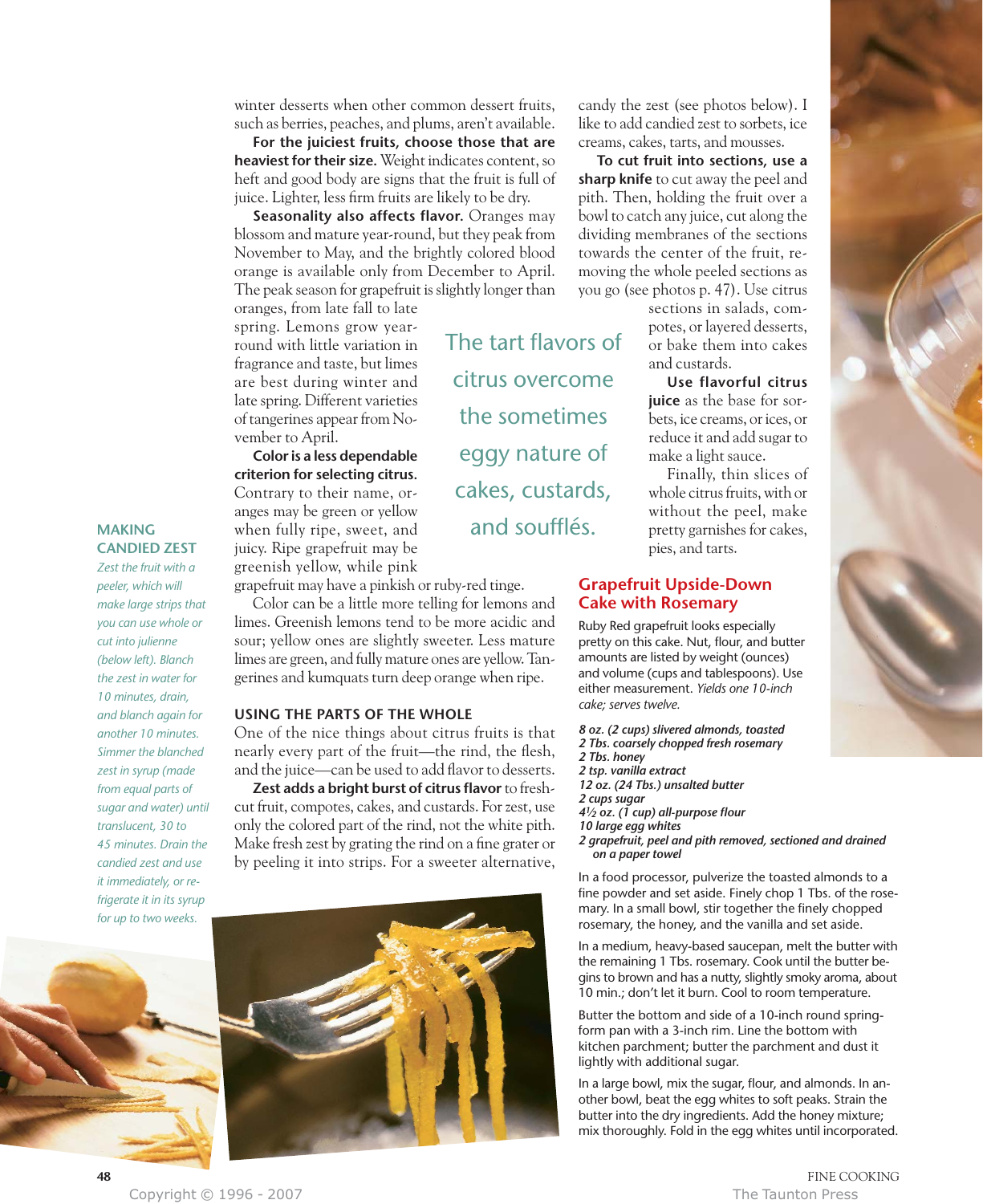

*A hint of allspice adds a little mystery to caramelized oranges and chocolate mousse. Serve the oranges while warm to contrast with the cool, smooth mousse.*

Heat the oven to 350°F. Arrange the grapefruit sections in one layer on the bottom of the cake pan. Pour the batter over the fruit. Bake until the cake is well risen, firm on top, and a toothpick stuck into the center comes out clean, 65 to 75 min. You may want to put a piece of foil on the oven's lower shelf to catch any drips.

Cool the pan on a rack for 15 min. Set a serving plate over the cake pan and invert the cake onto the plate. Gently lift off the pan. Slice and serve warm.

## **Caramelized Allspice Oranges with Dark-Chocolate Mousse**

Because the mousse needs to chill before serving, you may want to have it ready before you cook the oranges. *Serves eight.*

**FOR THE ORANGES:** *5 navel oranges 3⁄4 cup sugar*



*11⁄2 tsp. ground allspice Pinch salt 1⁄4 tsp. freshly ground black pepper*

**FOR THE MOUSSE:** *3⁄4 cup warm water 8 oz. high-quality bittersweet chocolate, melted and cooled 11⁄2 cups heavy cream, whipped to soft but firm peaks 1⁄2 tsp. ground cinnamon*

*Pistachios, chocolate shavings, or whipped cream to garnish, if desired*

**To caramelize the oranges—**Remove the zest from one of the oranges, cut it into thin strips, and set aside. Remove the peel and pith from all the oranges. Working over a bowl to catch the juice, cut the oranges into sections. After all the sections are removed, squeeze the membranes to extract their juice. Discard the membranes; reserve the juice and sections separately.

In a large saucepan, melt the sugar over medium heat. Cook, stirring and shaking the pan often, until the sugar turns a dark amber color. Carefully pour the reserved orange juice into the pan. Continue stirring as the mixture bubbles until the sugar dissolves completely. Add the orange sections, allspice, salt, pepper, and zest. Bring to a simmer and cook for 2 min. Remove from the heat.

**To make the mousse—**Whisk the hot water into the cooled melted chocolate. Cool completely. Fold the whipped cream and cinnamon into the chocolate until thoroughly combined. Fold carefully and don't overmix or the cream may go flat. Chill for at least 15 min.

**To assemble—**Put the warm oranges and their syrup in dessert bowls or goblets. Top with a scoop of chocolate mousse. Garnish with pistachios, chocolate shavings, or whipped cream, if desired.

# **Lemon Tart with Dried Sour Cherries**

Flour and butter amounts are listed by weight (ounces) and volume (cups and tablespoons). Use either measurement. *Yields one 10-inch tart; serves ten to twelve.*

#### **FOR THE SHORT-DOUGH CRUST:**

*9 oz. (2 cups) flour 1⁄4 cup sugar Pinch salt 6 oz. (12 Tbs.) unsalted butter, chilled and cut into pieces 1 whole egg 1 egg, separated* 

*(Ingredient list continues on next page)*

*A new approach to the classic match of lemon and cherries: the heat of the pepper-spiked dried cherry sauce complements the cool, sour lemon custard.*